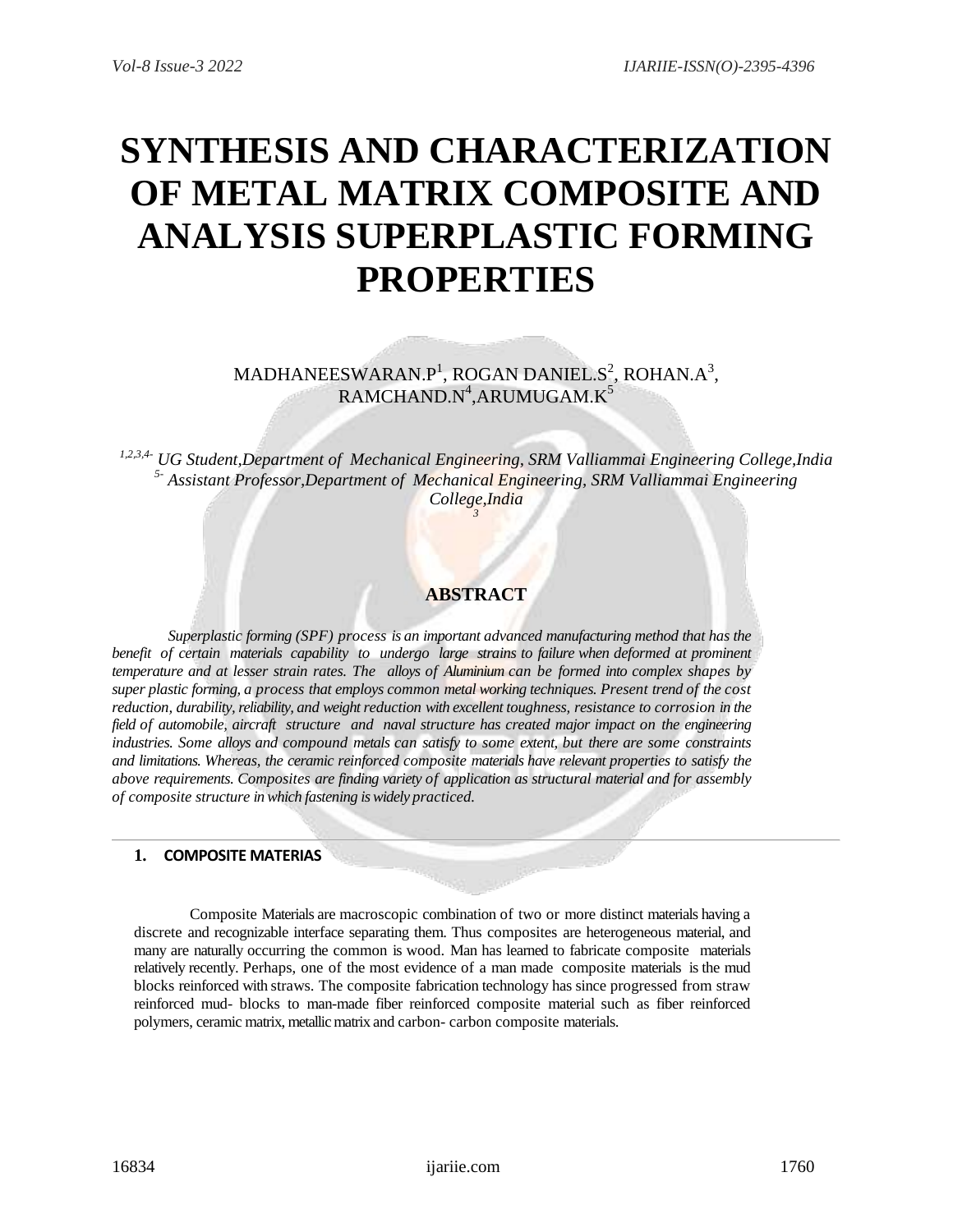

**1.1 METAL MATRIX COMPOSITES(MMC)**

Metal composite materials have found the application in many areas of daily life for quite some times. MMCs have been used commercially in fiber reinforced piston and aluminium crank case with strengthened cylinder surface as well as particle-strengthened brake disks. The properties of these new materials are basically determined by the properties of their single components. The reinforcement of the metals can have many different objectives. The reinforcement of light metals opens up the possibility of application of these materials in areas where weight reduction has first priority.

## **1.2 STIR CASTING**

In stir casting process, the reinforcing phases are distributed into molten matrix by mechanical stirring. Stir casting of metal matrix composites was initiated in 1968.when S. Ray introduced alumina particles into aluminium melt by stirring molten aluminium alloys containing the ceramic powders. Mechanical stirring in the furnace is a key element of this process. The resultant molten alloy, with ceramic particles, can then be used for die casting, permanent mould casting, or sand casting. Stir casting is suitable for manufacturing composites with up to 30% volume fractions of reinforcement. The cast composites are sometimes further extruded to reduce porosity, refine the microstructure, and homogenize the distribution of the reinforcement.

#### **2. METAL MATRIX COMPOSITES(MMC)**

Metal composite materials have found the application in many areas of daily life for quite some times. MMCs have been used commercially in fiber reinforced piston and aluminium crank case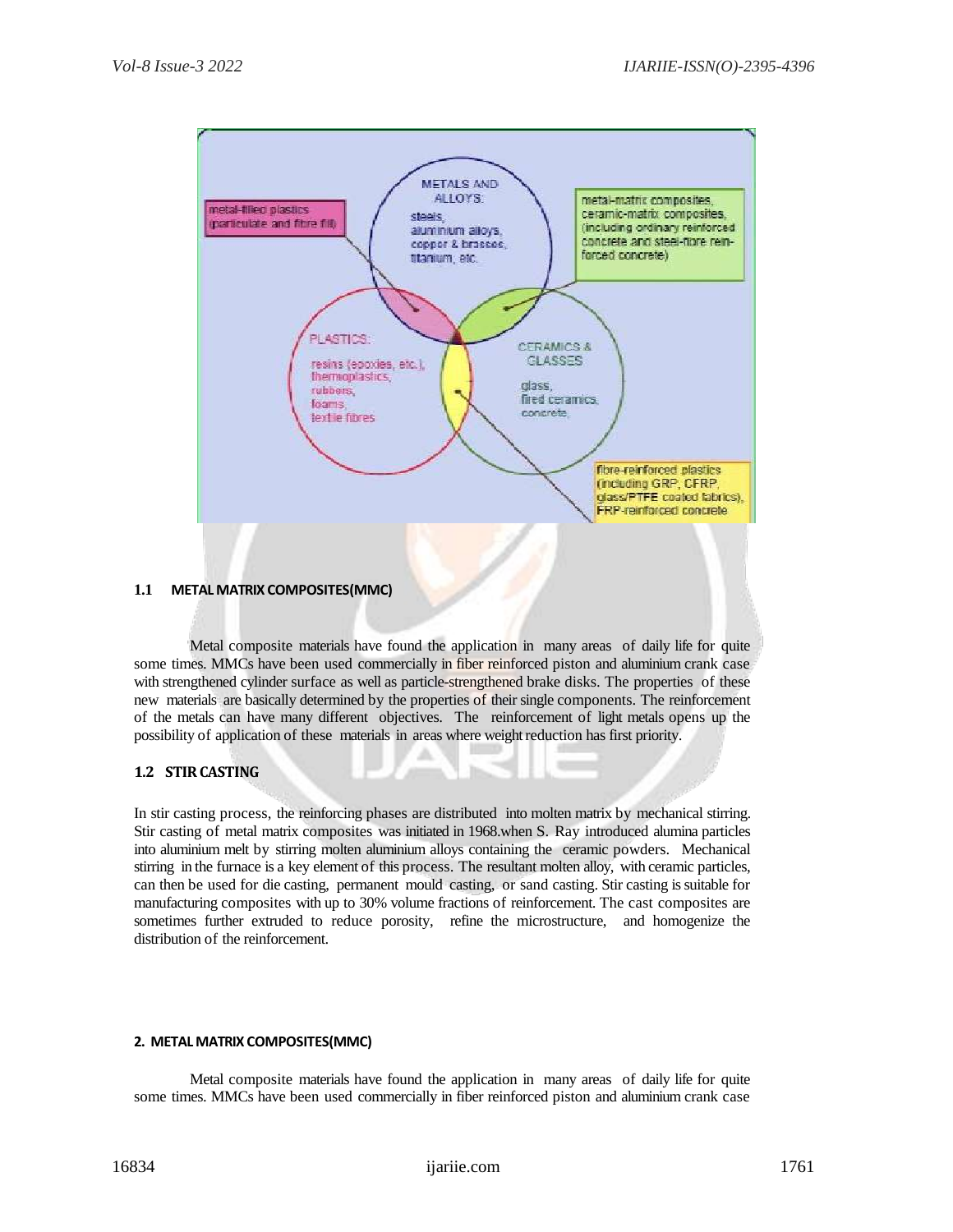with strengthened cylinder surface as well as particle-strengthened brake disks. The properties of these new materials are basically determined by the properties of their single components. The reinforcement of the metals can have many different objectives. The reinforcement of light metals opens up the possibility of application of these materials in areas where weight reduction has first priority.

compared to unreinforced material. Long or short fibers can be used for strengthening. Common fiber materials are carbon, silicon carbide, aluminium oxide and boron and refractory materials like tungsten. Usually, light metals (aluminium, titanium, magnesium) are used as matrix materials. Compared to polymer matrix composites, metal matrix composites have the advantages of larger service temperatur

## **2.1 OBJECTIVE OF THE PROJECT**

- To attain the super plasticity state of Aluminium 7075 matrix composite.
- To predict a modified parameters for thermomechanical treatment to get a defect free sheet metal for super plastic forming.
- Analyzing and arriving a fine grain microstructure of Al-7075 matrix composites through various thermal cycling processes.
- Compare the Super plasticity formability of Aluminium 7075 matrix with reinforcement through addition of Micro grains through different weight ratio with constant thermomechanical treatment process.



#### **3. SUPER PLASTIC FORMINGPROCESS**

- i. The sheet metal is the made to cut to desired dimension(70 mm) as of the designed super plastic die
- $ii.$  After Thermal cycling process the samples are subjected for Laser marking

process to analyze the strain rate over the formed sheet.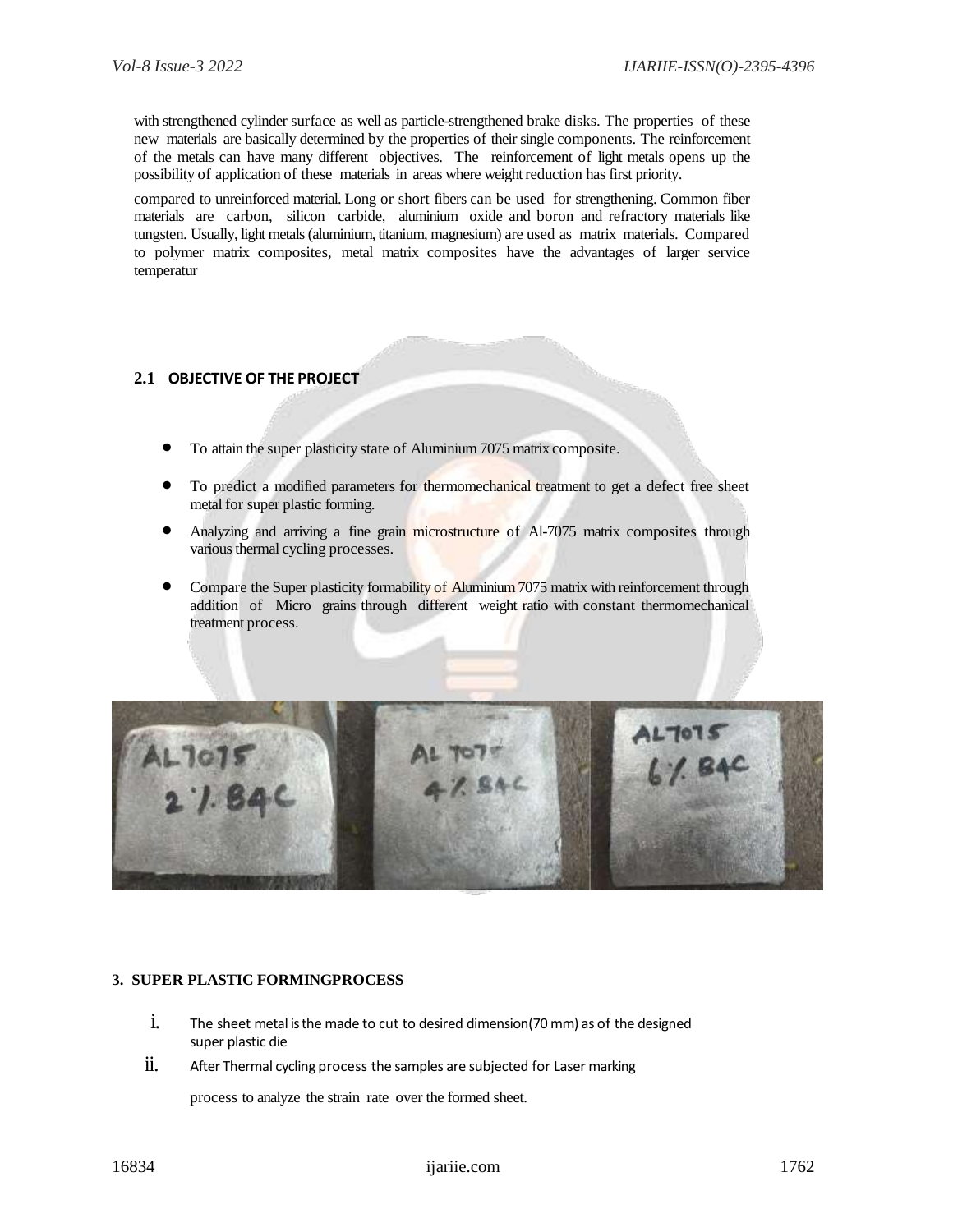iii. The 70 mm diameter sheet metal is then placed in between the upper die and lower die and locked with bolts and nuts.



#### **4. CONCLUSION**

An analysis of thickness distribution and cavitation of aluminium 7075 composite with various weight ratio of the reinforcement ( Boron Carbide) with a constant forming pressure, temperature and sheet thickness were undertaken in this study. Thus we conclude that for a 2 mm thickness composite sheet under the temperature of  $540^{\circ}$ c and pressure of 1.5 bar, The Effective strain of 4% reinforcement is 0.664 and Effective strain of 2% reinforcement is 0.5734. The Effective strain rate of 4% reinforcement is 2.30 x  $10^{-5}$  s<sup>-1</sup> and Effective strain rate of 2% reinforcement is 1.99 x  $10^{-5}$  s<sup>-1</sup>. So we found that formability of 4% reinforcement was better than that of 2% and 6% reinforcement of BoronCarbide.

## **5. ACKNOWLEDGEMENT**

I sincerely express my deep sense of gratitude to **Dr. T.R.PAARIVENDHAR,** Founder Chairman, **Dr. T.R. RAVI PACHAMUTHU,**

Chairman and **Dr. T.P. GANESAN,** Director of SRM Valliammai Engineering College for providing all necessary facilities to earn knowledge from the institution.

I convey my sincere thanks to the Principal and Vice Principal **Dr.B. CHIDAMBARARAJAN, M.E., Ph.D.,** and **Dr. M. MURUGAN, M.E, Ph.D.,**

SRM Valliammai Engineering College for their constant encouragement and support extended throughout the course of our study.

We wish to express our profound thanks with gratitude to our head of the department **Dr. K.**